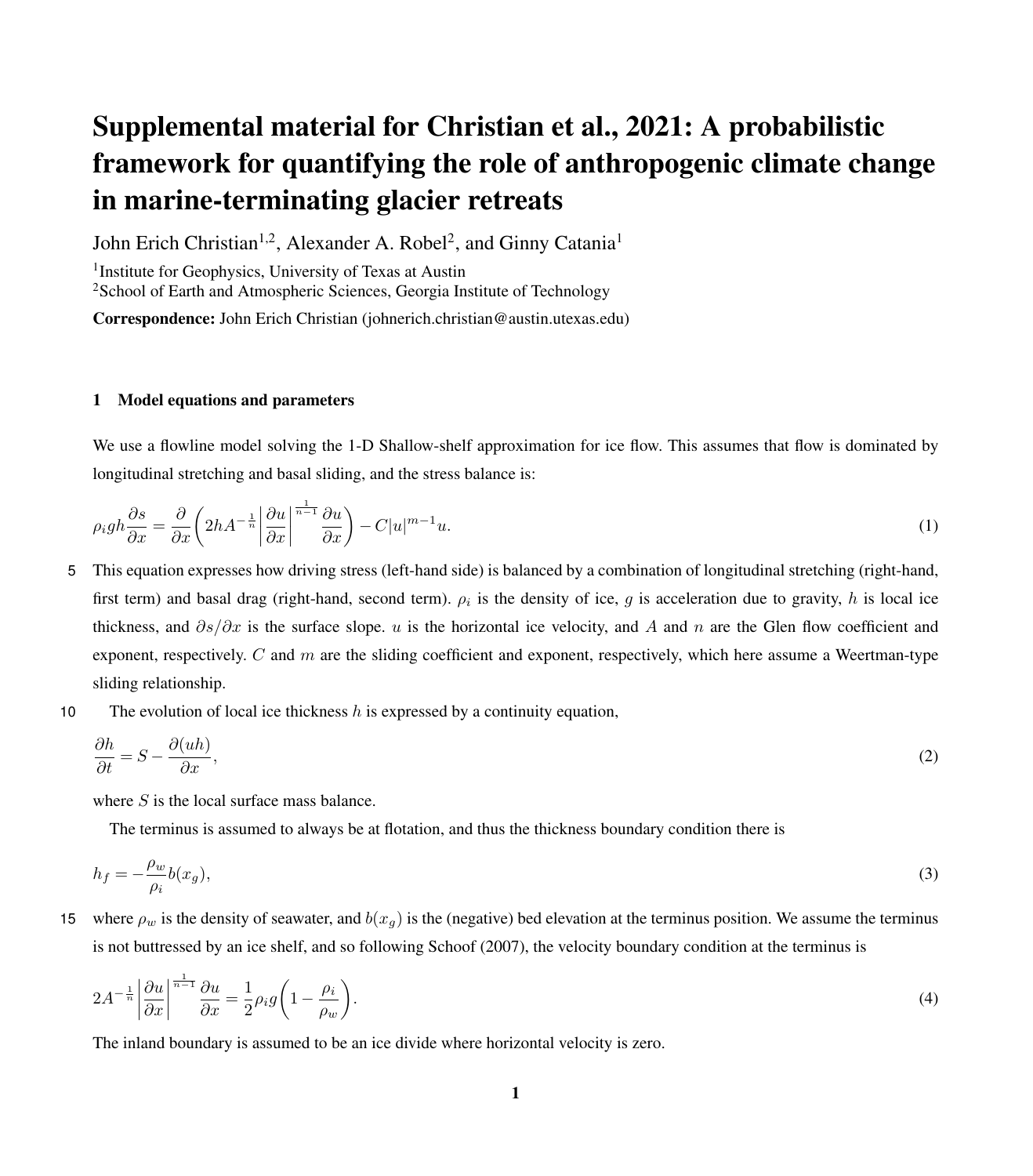

Figure S1. Schematic diagram for numerical grid near the grounding line. Velocities are solved at grid points marked by open circles. Thickness is solved via the continuity equation at grid points marked by black circles, and via the flotation condition at the gray point. The continuity equation thus requires interpolating u to the h grid to calculate flux divergence. For the point  $h_N$ , this also includes a flux term from frontal ablation  $(m)$ .

- We follow the numerical implementation described in detail in [Schoof](#page-7-0) [\(2007\)](#page-7-0). The thickness  $(h)$  and velocity  $(u)$  equations 20 are scaled to a grid from  $\sigma = 0$  to  $\sigma = 1$ , where the grounding line always corresponds to the grid point at  $\sigma = 1$ . The grid thus stretches with grounding-line variations. The h and u grids are staggered such that the last u-grid point corresponds to the grounding line, and the last  $h$ -grid point where thickness is solved from the continuity equation is a half grid spacing (i.e.,  $\Delta\sigma/2$ ) upstream from the grounding line. However, the grounding line thickness  $h_f$  is also solved at  $\sigma = 1$  via the flotation condition (Fig. 1).
- 25 The equations are solved using finite differences with an implicit time step. The continuity equation (Eq. [2\)](#page-0-0) is discretized with an upwind scheme. [Schoof](#page-7-0) [\(2007\)](#page-7-0) provides a full description of the numerics. However, one difference from Schoof [\(2007\)](#page-7-0) is that we have added frontal ablation at the terminus, described as follows and illustrated in Fig. 1. Generally, flux divergence at a thickness gridpoint  $i$  is discretized as

$$
\frac{\partial}{\partial x}(hu) \sim \frac{h_i(u_{i-1/2} + u_{i+1/2}) - h_{i-1}(u_{i-3/2} + u_{i-1/2})}{2\Delta\sigma}.
$$
\n(5)

30 Note that u must be interpolated because of the staggered grid, both at the thickness point i and its "upwind" point  $i - 1$ . At the last thickness grid point ( $i = N$ ), there is an extra term in the output flux to account for the frontal ablation rate m:

$$
\frac{\partial}{\partial x}(hu) \sim \frac{h_N(u_{N-1/2} + u_{N+1/2} + \dot{m}\frac{h_f}{h_N}) - h_{N-1}(u_{N-3/2} + u_{N-1/2})}{2\Delta\sigma}.
$$
\n(6)

Note that because it is assumed to occur at  $N + 1/2$  where the thickness is  $h_f$  (Fig. 1), it must be scaled by  $\frac{h_f}{h_N}$ . This frontal ablation is a very general flux anomaly at the terminus. Its effect is to require additional input flux to the the last grid point to 35 balance the continuity equation. Because the terminus is constrained to be at flotation, this results in a steeper surface slope just upstream of the terminus.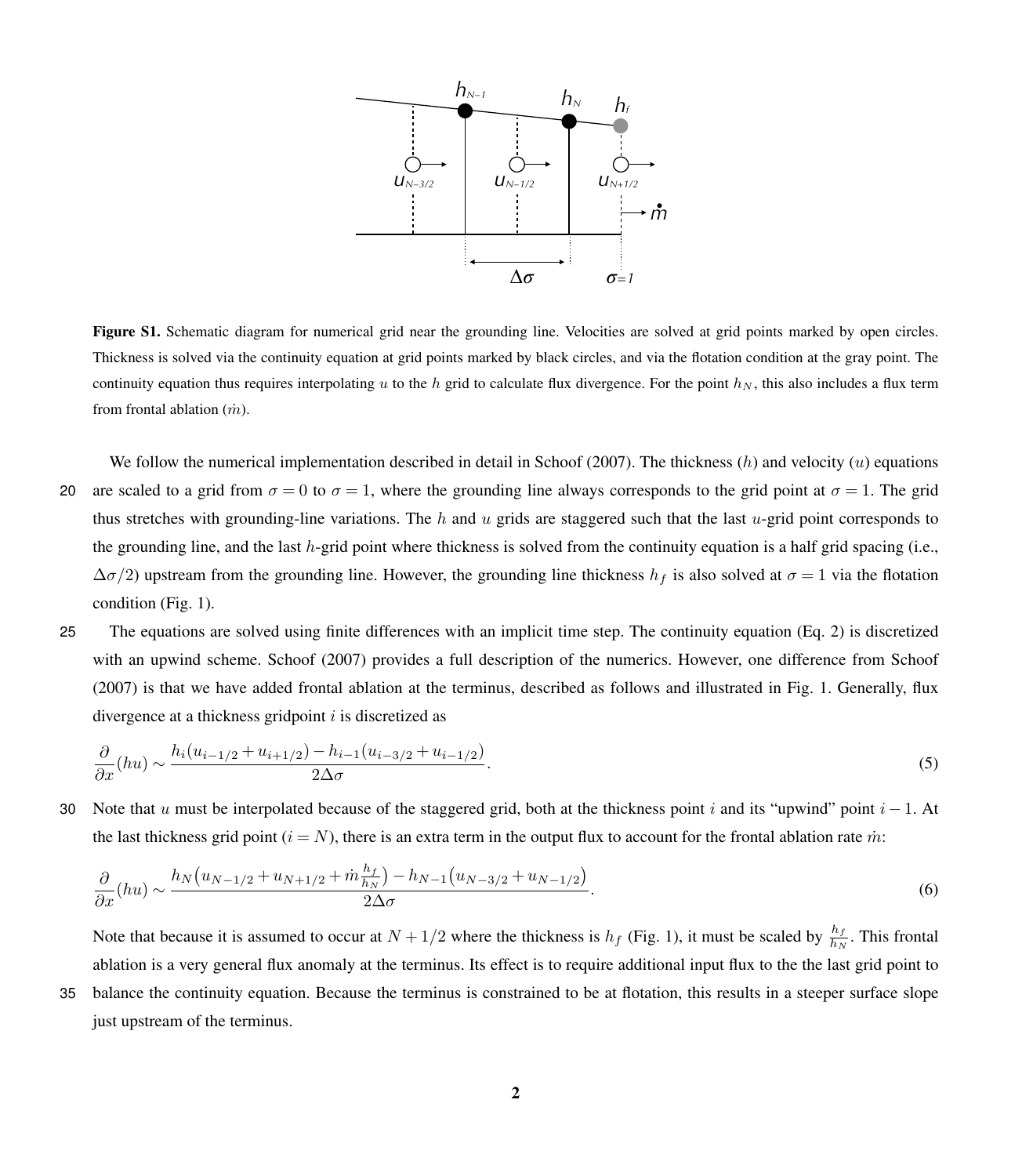

Figure S2. Ensemble retreat probabilities across variations in bed-peak height (which affect the steady-state distance from the bed peak) and the amount of frontal ablation variability. a) Results for the original idealized glacier, which has mean frontal ablation of 30 m/yr, meaning that the lower bound of zero frontal ablation truncates some anomalies, especially for greater  $\sigma_{FA}$ . b) as for a), except for a glacier with mean frontal ablation of 75 m/yr, which minimizes the effect of the zero bound. In either case, however, increasing  $\sigma_{FA}$  can have a large effect on the probability of retreat.

#### 2 Effect of different frontal ablation assumptions

Throughout our experiments, we impose frontal ablation anomalies drawn from distributions with  $\sigma_{FA} = 12-27$  m/yr, but in the numerical model we stipulate a lower bound of zero absolute frontal ablation. This avoids numerical issues associated 40 with adding ice at the terminus. However, it means that the most extreme negative anomalies are truncated, and the variability is more asymmetric for greater  $\sigma_{FA}$ . Compared to a symmetric distribution of frontal ablation anomalies, this increases the time-mean of frontal ablation, and therefore moves the time-mean of the terminus fluctuations inland (i.e., closer to the bed peak in our idealized geometry). In principle, this affects the probability of retreat from the bed peak. Thus, our analysis in Fig. 3 of the main text does not fully separate the two effects of proximity to the bed peak and magnitude of variability upon the 45 probability of retreat, because increasing the magitude of  $\sigma_{FA}$  also pushes the glacier closer to the bed peak, on average.

To assess this effect, we also considered a glacier with a higher mean frontal ablation (75 m/yr), so that the zero-bound plays little role for the same range of  $\sigma_{FA}$ . That is, for the strongest variability of  $\sigma_{FA} = 27$  m/yr, the lower bound on variability is approximately  $2.8\sigma$ . To compensate for higher frontal ablation while still yielding a similar steady-state terminus position, we uniformly raised the entire bed with respect to sea level (approximately 60 m), bed kept the dimensions of the bed peak the 50 same with respect to the surrounding topography.

We compare the retreat probabilities in perturbed parameter ensembles for these two glaciers, adjusting the bed-peak height to change the steady-state terminus position (Fig. S2). Panel (a) shows results from the original glacier (i.e., a subset of results from Fig. 3c of the main text), while panel (b) shows results for the glacier with higher mean frontal ablation. Note that the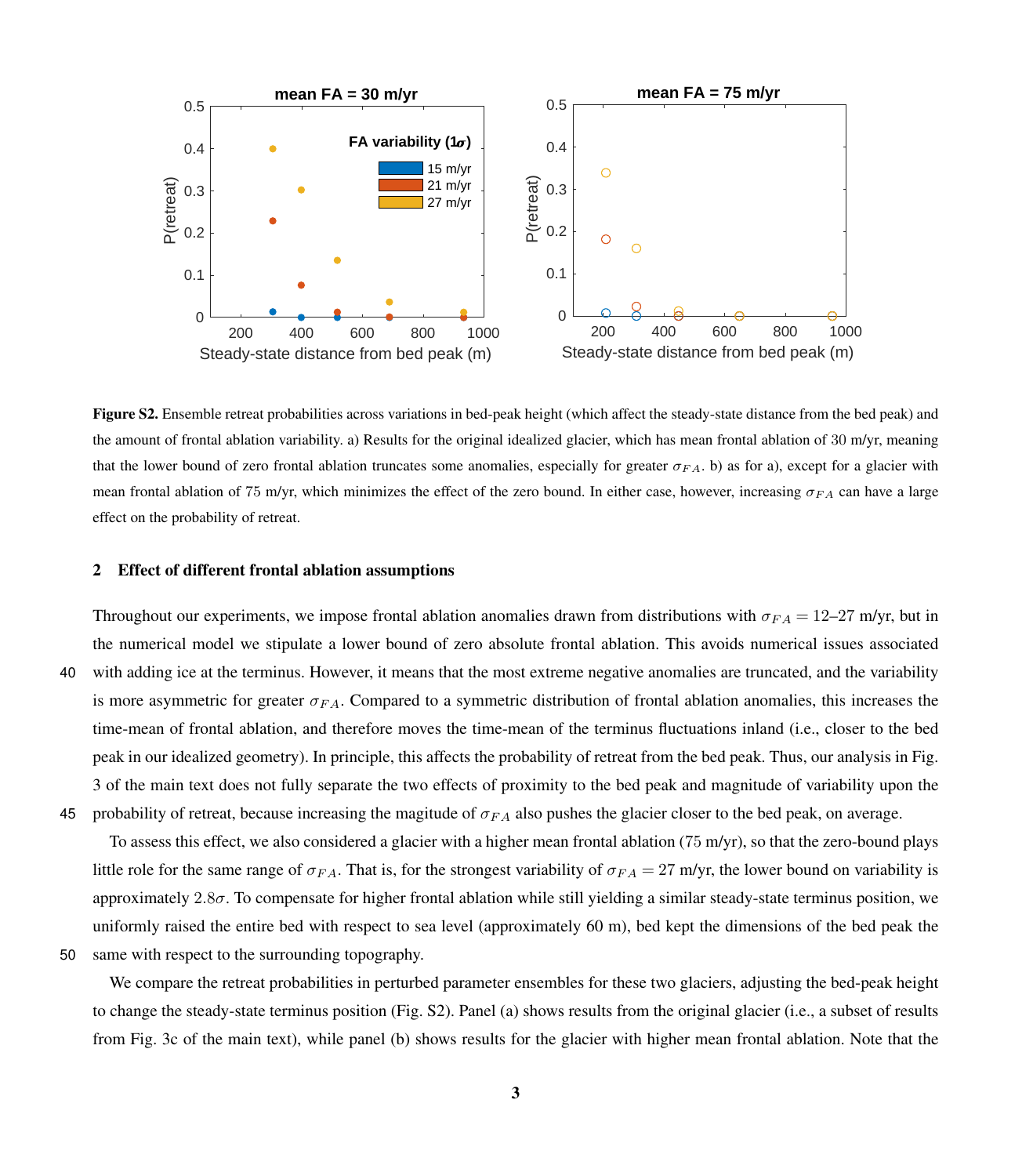steady-state distances from the bed peak (and the relation between bed-peak *perturbations* and this distance) are not exactly

55 the same between glaciers. However, the general results are the same: proximity to the bed peak and the magnitude of climate variability are clear controls on the probability of retreat. Thus, while a zero-bound on frontal ablation may contribute slightly to the increased probability of retreat as  $\sigma_{FA}$  is increased, it appears the main effect of larger  $\sigma_{FA}$  is simply the addition of larger perturbations.

We also note that other nonlinearities may also affect the mean terminus position as variability is introduced or increased 60 [\(Robel et al., 2018\)](#page-7-1). These issues have to be considered when initializing any simulation with noisy forcing, and are in part why we include a transient spinup period in our simulations.

#### 3 Synthetic attribution experiments for a range of parameters

Here we provide additional synthetic attribution analyses with different parameter choices. This helps illustrate the range of probabilities that might be encountered in ensemble experiments, as well as the amounts by which an anthropogenic forcing 65 trend changes the probability of retreat. Frontal ablation trends are applied over the full 150-year experimental interval, and except where noted, the glacier geometry and parameters are as described in the main text.

First, we consider consider a glacier with a higher bed peak (94 m) in order to lower the null probability of rapid retreat (the simulations in Fig. 5 of the main text assumed a bed peak of 90 m). We apply the same  $\sigma_{FA}$  and  $\Delta_{FA}$  as in the main text (18 m/yr and 24 m/yr, respectively), with  $\Delta_{FA}$  applied over the entire 150-year simulation. The trend increases the probability of

70 retreat to approximately 0.5 (Fig. S3a). Such a case would constitute a strong probabilistic attribution statement, since rapid retreat is very unlikely  $(P < 1\%)$  in the absence of a trend, and thus the multiplier on probability is large. However, that only 50% of simulations produce rapid retreat even with the trend indicates that retreat is still partially contingent on internal variability.

As an alternative case, we consider stronger natural variability ( $\sigma_{FA} = 24$  m/yr) and 90 m bed peak, which increase the 75 null probability of retreat to approximately 0.25 (Fig. S3b). A trend of  $\Delta_{FA} = 32$  m/yr (giving the same ratio of  $\Delta_{FA}/\sigma_{FA}$ ) increases the retreat probability to 0.81. This is still a marked increase—more than tripling the likelihood of rapid retreat—but is distinct from a case where rapid retreat is nearly impossible without a trend.

Finally, to generalize further, we aggregate results from multiple ensembles in Fig. S4. Probability of retreat is plotted against the magnitude of the forcing trend, with colors denoting different assumptions about the magnitude of variability and the time 80 of onset of the trend. In all cases, the probability of retreat tends towards unity as  $\Delta_{FA}$  increases. However, differences in  $\sigma_{FA}$  (blue, red, and yellow markers) affect how rapidly the probability increases (and its baseline in the absence of a trend). Additionally, a trend concentrated in the last 50 years (purple markers) is again seen to increase the probability of retreat less than the early-onset trends.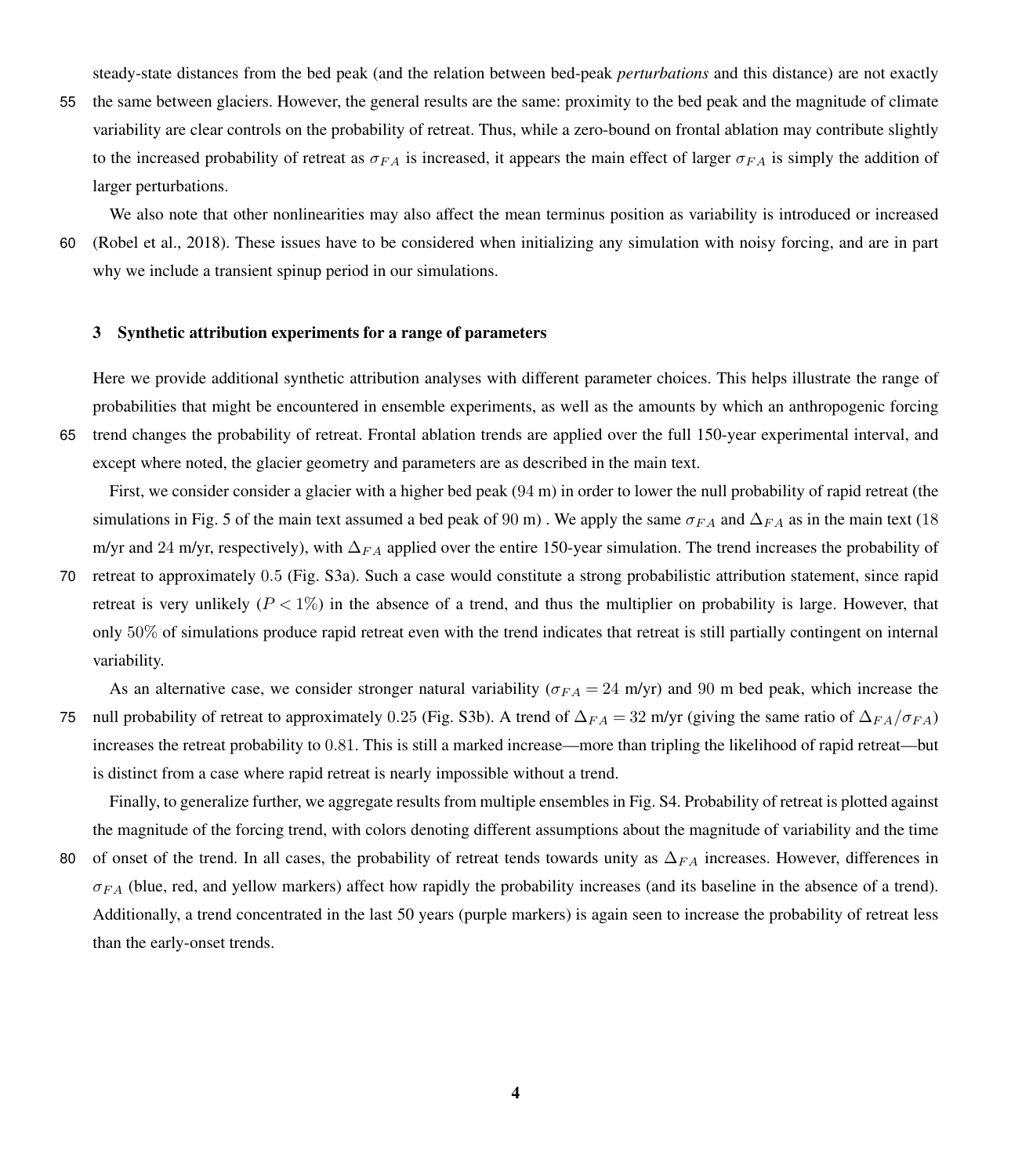

Figure S3. Synthetic attribution experiments with different parameter choices (compare to Fig. 5 in the main text). For clarity, not all simulations are plotted. Left panels show simulations with no trend, center panels show simulations with an anthropogenic trend, and right panels show the frontal ablation anomalies for both scenarios. a) Simulations assuming a slightly higher bed peak, yielding a lower null probability of rapid retreat, and significantly increased probability due to the frontal ablation trend. b) Simulations assuming stronger stochastic frontal ablation variability, yielding higher null retreat probability. A frontal ablation trend still increases the probability of retreat, though by a lesser fractional amount.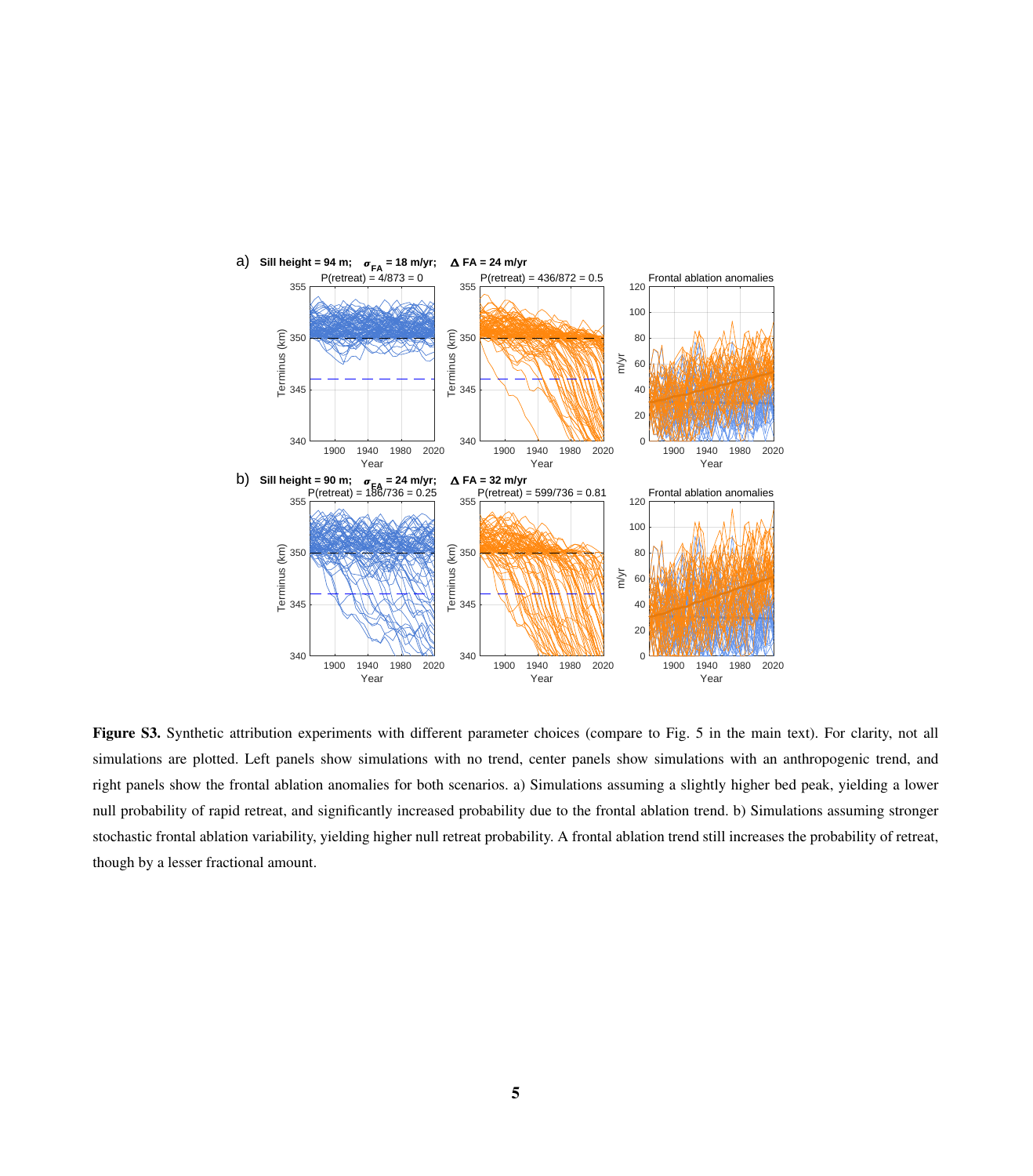

Figure S4. Retreat probabilities from 28 ensemble simulations with different frontal ablation variability and trends. Results are plotted against the total frontal ablation trend, with colors corresponding to differences in the variability or trend onset as indicated. Purple markers correspond to trends applied only over the last 50 years of the 150-year experimental interval; all others assume a 150-year trend.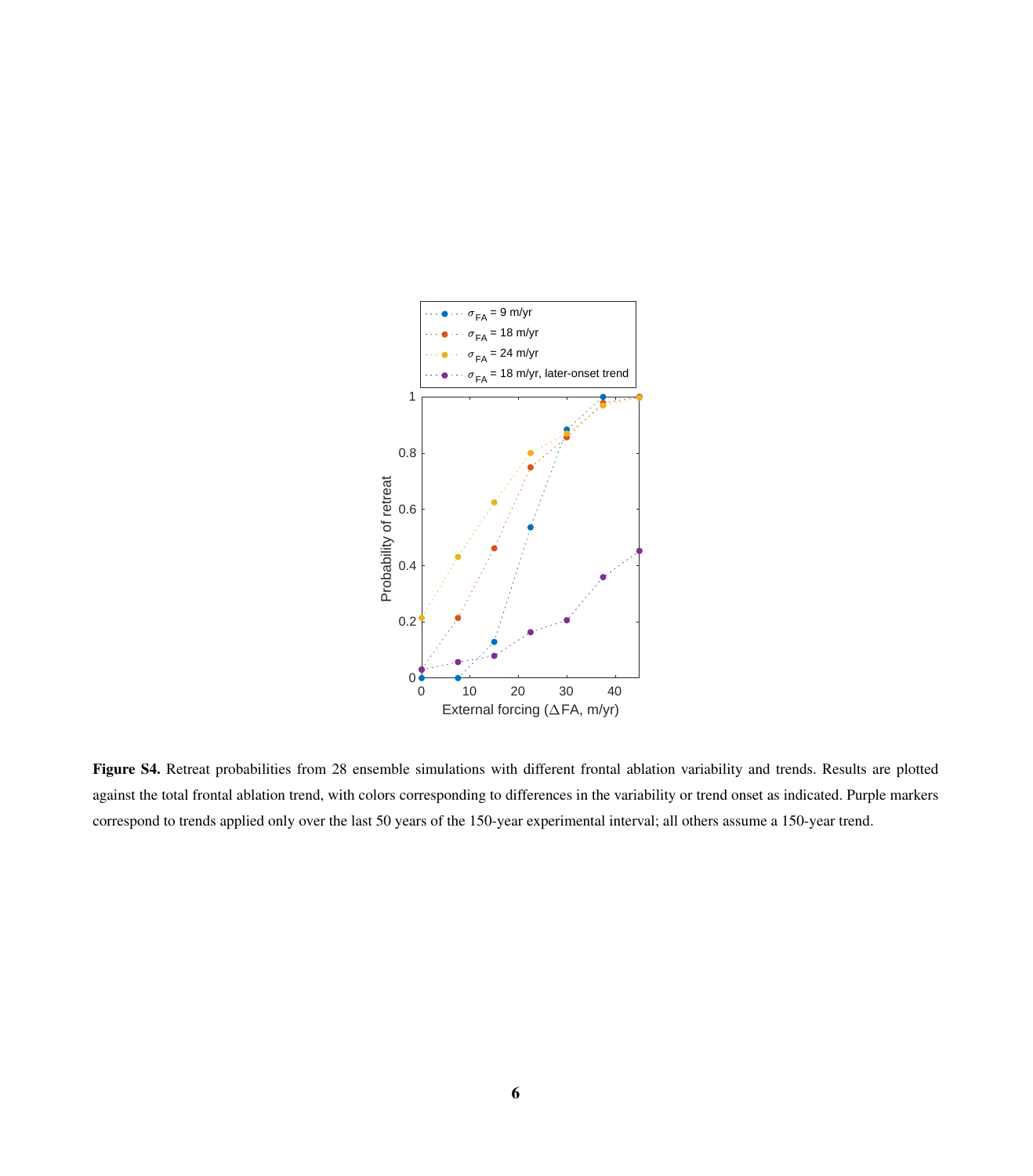

Figure S5. Simulations for the population of glaciers (compare to Fig. 7 of main text). (a) Terminus change (relative to year 0) for each glacier, all forced with the same frontal ablation anomalies (top), which have no external forcing trend. Dashed lines show retreat thresholds. (b) as for (a), except with an external forcing trend in frontal ablation, with a total increase of 30 m/yr over 150 years. (c) Box plot showing proportion of glaciers in the population exceeding the retreat threshold, across six trend scenarios. "∆ frontal ablation" refers to the total linear trend over 150 years. For each level of forcing trend, 20 simulations of the glacier population are run with different realizations of climate variability, with the distribution of retreats indicated with box-and-whisker markers for each retreat threshold.

20

### 4 Alternative retreat metrics for population of glaciers

- 85 In Fig. S5, we show the same synthetic attribution experiment for the population of glaciers as in the main text (Fig. 7), but with multiple retreat thresholds (1, 2, and 4 km). Because each glacier has a different proximity to the closest bed peak (see Fig. 6c), a single retreat threshold applied to the population is somewhat arbitrary. The fraction of glaciers counted as retreating depends on the threshold for retreat, but considering multiple thresholds shows that fraction increases with higher forcing trends regardless of threshold (Fig. S5c).
- 90 *Code availability.* Code for the flowline glacier model is available at https://doi.org/10.5281/zenodo.5245271, and additional scripts for the ensemble analysis and figures are available in a public repository at https://github.com/johnerich/XXXX (will be added in final version).